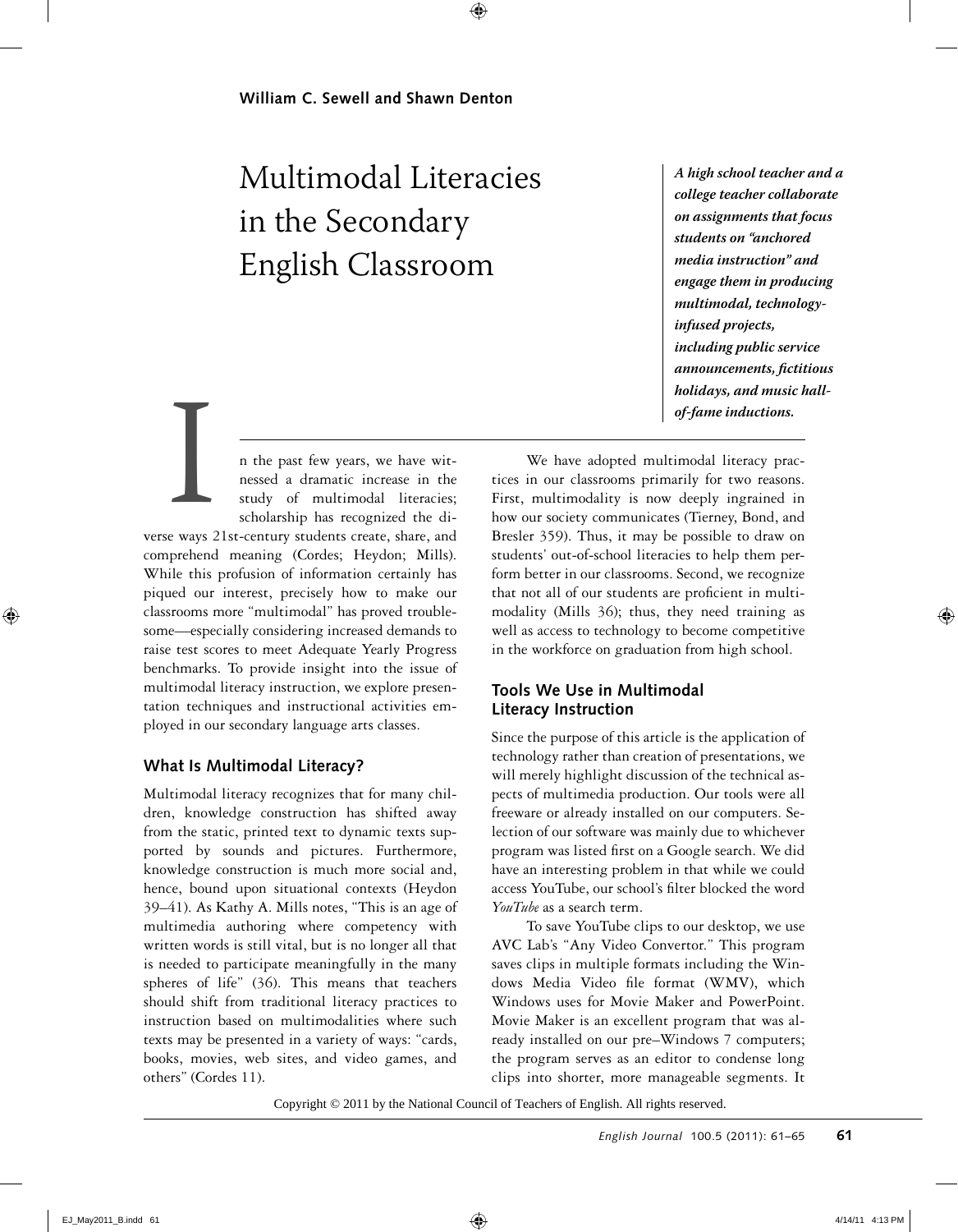also compresses the project into a smaller file that we can share with each other for class presentation.

## **Anchored Media Instruction**

How did multimodal literacies influence our instruction? Our instructional style has definitely raised eyebrows in our building with some of our old-school colleagues who regularly rely on skilland-drill instruction; they assumed that all we were doing was showing movies. In fact, we were anchoring our instruction through multiple media formats. Anchored instruction places learning "in problems that seem authentic" (Bottege et al. 300). The original purpose of anchoring was to create a context for "inert knowledge" as students utilized knowledge gleaned from a videodisc program, "The Jaspers Series," to solve problems in middle school mathematics courses (Dickinson and Summers 107). "Anchors are not merely lectures; rather, they are narratives, stories that create a realistic context to make learning motivating, meaningful, and useful" (Shyu 58). Numerous studies have demonstrated the efficacy of anchoring instruction from a variety of subjects from mathematics to language arts (Dickinson and Summers 108).

We broadened our use of anchored video instruction to incorporate other media that our students access daily, such as music and pictures. Anchored media instruction raised many a sleepy head of our students who eagerly embrace our new

**Our instructional style has definitely raised eyebrows in our building with some of our oldschool colleagues who regularly rely on skilland-drill instruction; they assumed that all we were doing was showing movies.** lecturing techniques. One such example was the use of video clips as story starters. When gauging prior knowledge for the short story "The Boar Hunt," we found that students did not know much about wild boars; many students assumed they were just docile pigs out in the wild. Their assumptions changed dramatically when they were presented with several You-

Tube clips such as "Smashed by Big Boar!" and "Hogzilla." The students discovered just how quick and dangerous a boar can be. A noticeable outcome was that the volume level with some of our boisterous classes perceptibly dropped when we played the



© 2006 Hemera Technologies/Photos.com.

clips: students were engrossed by the squeals and the viciousness of the boar. With a visual and auditory anchor, students eagerly turned to the reading assignment. Later they were able to compare and contrast the videos to the short story.

Anchored media instruction proved especially effective in our efforts to teach state reading standards. Both of us teach tenth-grade English, and these classes take the Kansas Reading Assessment (KRA). A glaring weakness reflected on previous test results was Kansas Reading Standard 1.4.11: The student "Analyzes and evaluates how an author's style (e.g. word choice, sentence structure) and use of literary devices (e.g. foreshadowing, flashback, irony, symbolism, tone, mood, imagery, satire, point of view, allusion, overstatement, paradox) work together to achieve his or her purpose for writing the text." In fact, this was our lowest-performing standard; students scored a 62.1 percent on the spring 2009 KRA.

As a strategy to improve scores, we turned to anchored media instruction of literary concepts. For instance, Shawn demonstrated each element of the plot diagram by teaching clips from *Star Wars: A New Hope.* Will demonstrated the various types of internal and external conflicts though the *Family Guy* episode "Da Boom." The overall presentation length for each anchor was under ten minutes, and we were able to embed them in our short-story units so the presentations could introduce the literary term before reading the story.

We found that these clips help build background and draw on previous knowledge to make connections with new learning. For instance, to teach first-person narration, we used a YouTube clip, "The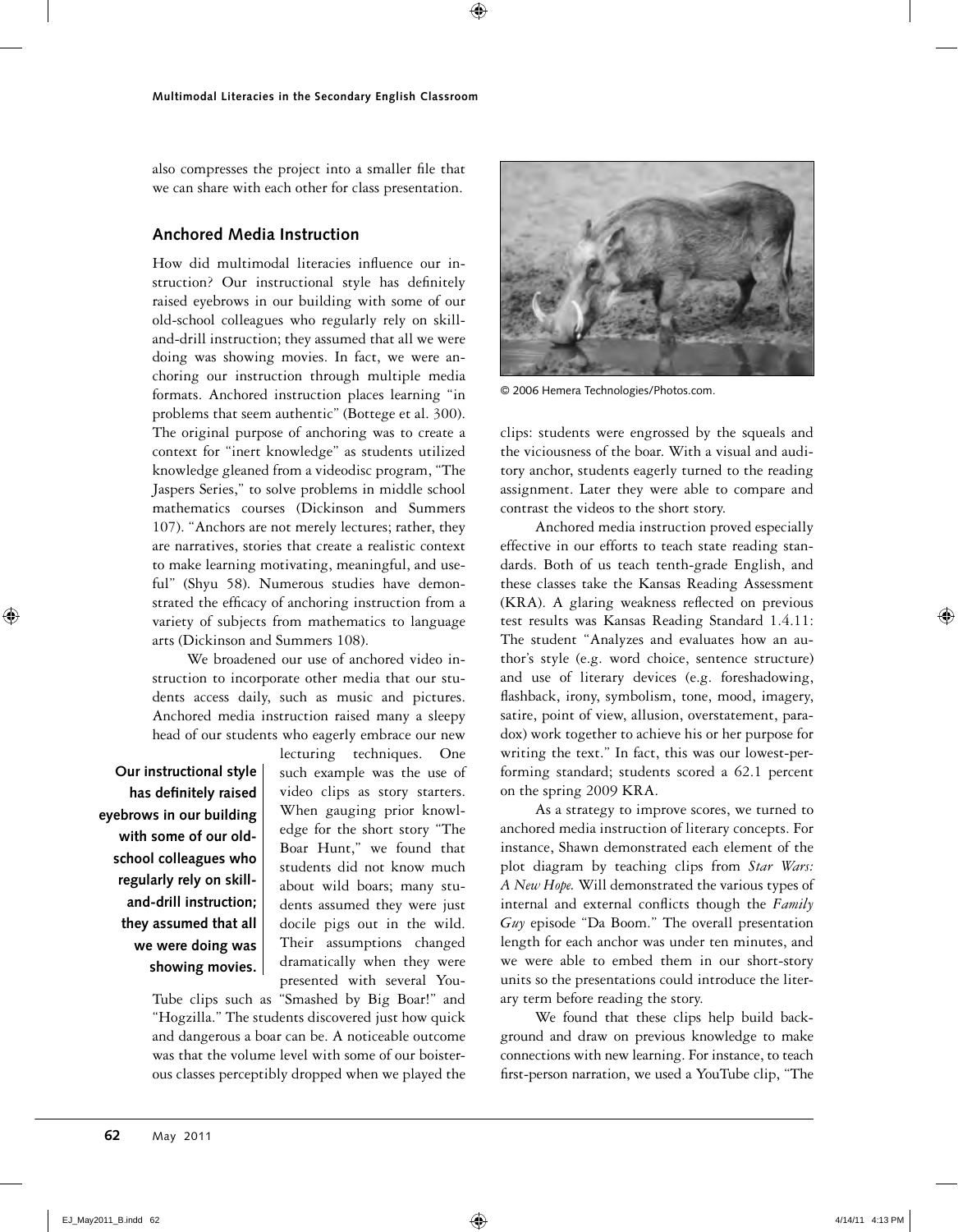Life and Death of a Pumpkin (The Original)." This award-winning parody of Poe's "The Pit and the Pendulum" helped our students see and hear firstperson narration as the pumpkin relates his gruesome tale. Days after students viewed the film, we asked them what first-person narration is. If they forgot (as they sometimes do), we referenced the pumpkin; this usually elicited a collective "Oh yeah!" in the room. When we showed this clip to our seniors, many remembered the Poe story from the previous year and were able to make connections. Later in the unit we returned to the clip and discussed how tone and setting and the humor of the piece contribute to the author's purpose and articulate his or her message. The clip became an effective anchor for teaching the rhetorical triangle.<sup>1</sup> As they watched the film, we had students note the pumpkin's ethos as exhibited visually and through his speech. Next, they examined his message to articulate his logos, or appeal to reason. Finally, students provided examples on how the pumpkin generates the pathos of the video; later they will be asked to apply their knowledge to their own writing.

We were delightfully surprised when some students told us that the voices from the video clips helped reinforce their learning. As an example, they remembered Joe Swanson from *Family Guy* being attacked by a giant rat when we discussed character versus nature. But what really made the clip most memorable was Joe shouting "Bring it on!" to the rat in his distinctive accent.

Anchored media instruction appears to be paying dividends in our efforts to raise test scores in that students on the spring 2010 KRA rose from the previous low of 62.1 to an 80 percent. While there may be a number of causes for this dramatic increase, we believe that anchoring our instruction has profoundly improved student performance.

Shawn also discovered that anchored media instruction was able to help us effectively introduce a poetry unit because it provided a fresh perspective to students who are normally resistant to poetry. To get his students engaged with the topic, Shawn played a number of YouTube clips introducing limericks. The clips greatly entertained the class and provided background knowledge for students to write their own limericks. Students demonstrated a great deal of excitement and talked with each other in the hallways and during their seminar classes. They seemed much

more eager to share their own poetry and comment about the poems Shawn anchored.

### **Multimodal Activities**

In addition to anchoring our instruction, we took traditional student activities and reformatted them so students could present

their assignments multimodally. One such example is our podcasting assignment. To provide extended practice of tested literary terms, we developed an activity where students create public service announcements (PSAs) for their classmates. Grouped into pairs, students are assigned a literary term and are tasked to create a short radio commercial aimed at teaching their peers the term. As an anchor, we showed some popular PSAs from the past. One of our favorites is the old drug awareness commercial in which an actor

**Multimodal literacy instruction can also be used to teach research projects. One such example is Shawn's extension of a unit on The Christmas Carol, called Happy Festivus. The project aims to have students develop a personal holiday. Students create a PowerPoint presentation that outlines the holiday's philosophy, practices or traditions, and key literature.**

uses an egg and a frying pan to show the audience what a brain looks like when it is on drugs.

We discovered that the creation of the PSAs was fairly easy technologically: one of our building's mobile labs has laptops with built-in microphones. Students created their scripts and planned out any needed sound effects. When they were ready, they recorded their commercial using the microphone and sound recorder (which is already installed on the computer) and then saved their file to one of our USB flash drives. Once everyone completed the task, we played the commercials to all the classes, so different sections could hear what others had recorded.

Multimodal literacy instruction can also be used to teach research projects. One such example is Shawn's extension of a unit on *The Christmas Carol,* called Happy Festivus. The project aims to have students develop a personal holiday. Students create a PowerPoint presentation that outlines the holiday's philosophy, practices or traditions, and key literature.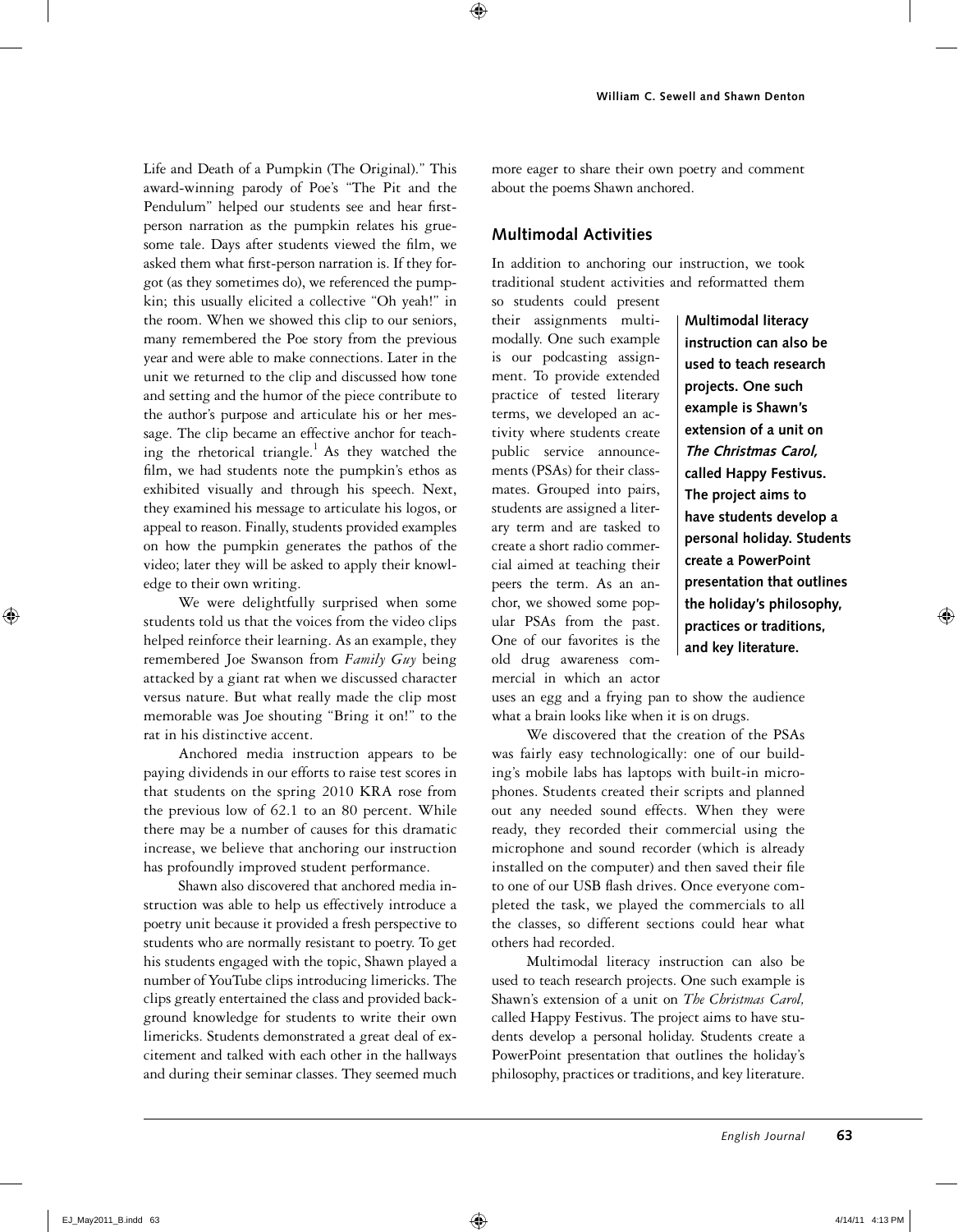Students also develop materials that serve as artifacts of the holiday: cards, songs, advertisements, and slogans—all items that promote the holiday's message.

Presentation of the unit begins with a teaser to set the tone of the assignment; in this case it is a clip from "Saturday Night Live" in which Will Ferrell sings a special holiday message to his audience while spinning on a turntable ("Mark Jensen's Family Christmas"). Next, the purpose and basic elements of the assignment are reviewed. Shawn anchors the assignment with a clip from a *Seinfeld* episode, "The Strike," in which George explains to Kramer the origins of his personal holiday, Festivus. Shawn then gives more detail into what each component of the holiday project should entail. Throughout the presentation, additional *Seinfeld* clips provide extra context for students. Shawn created his own project to aid his students: "Happy Golden Eagle Day." His presentation chronicles winning the state football championship his senior year of high school.

We were impressed with students' final products. For instance, one student created a holiday based on an ancestor who achieved great fame as an aviator during World War II. Her project gave a detailed biography about the war hero and was supported by a variety of film clips, pictures of the aviator, and historical details regarding his role in the war. A humorous project celebrated "Ms. Kibbles Kat-tastic Adventure Day!" Ms. Kibbles happens to be the cat that one of the school's teachers is quite taken with. In fact, the teacher posted videos of her pet on YouTube and her Facebook account; these videos were useful to the student as he made his project. An equally humorous project celebrates "Crapper Day: The Life of Thomas Crapper and the Modern Toilet."

In addition to addressing reading standards throughout our projects, we addressed several writing standards. Students created personal and persuasive types of texts in which they invented their own holiday, defined it, and justified it to their audience. Students also engaged in technical writing as they made decisions about the format of the slides, videos, or speech so the visual and audio aspects were as effectively presented as possible. Students were required to document their sources and create a list of works cited at the end of their presentations. Finally, students had to write songs and make greeting cards for their holidays.

Another representative research activity is Will's Music Hall of Fame project. Students demonstrate that a musician or musical group of their choice should be inducted into a fictional music hall of fame. Students create a PowerPoint presentation or Movie Maker video in which they examine the subject's personal and professional background, explore the subject's discography, and explain the importance of the band in terms of its contribution to the music world. As music plays such an important role in students' lives, students demonstrate a high degree of motivation with this project since they pick their own favorite music groups for their research projects. Student who normally would not be engaged in traditional lessons put a great deal of energy and time into their presentations.

The project is interactive because the students are asked to be hall-of-fame voters. They are given ballots that have specific criteria that recommend or reject the group for induction into the hall. This generates a good deal of discussion among students about which group is worthy or not; it also exercises their critical-thinking skills as they come up with solid justification for their positions. Since the ballot is aligned to the project's grading rubric, students have more familiarity with the assignment's requirements.

Students present information that many of their peers are not familiar with. One engaging project, for instance, was on the group Los Lobos. One of our Latina students was able to impart some of her cultural traditions to the class through the presentation of her favorite band. Another student added a humorous bit of animation to his project on Michael Jackson. He created a stick-figure character "moon walking" as a transitional element from one section to the next. In doing so, he taught us a new way to incorporate pictures into our PowerPoint presentations while also directing his audience's attention.

In terms of standards addressed on the music hall of fame project, our students engaged in study of a variety of informational texts (in particular, biographies) and presented the material (visuals and sounds) in a persuasive format. Students also learned audience awareness as they made decisions about the appropriateness of music lyrics and videos.